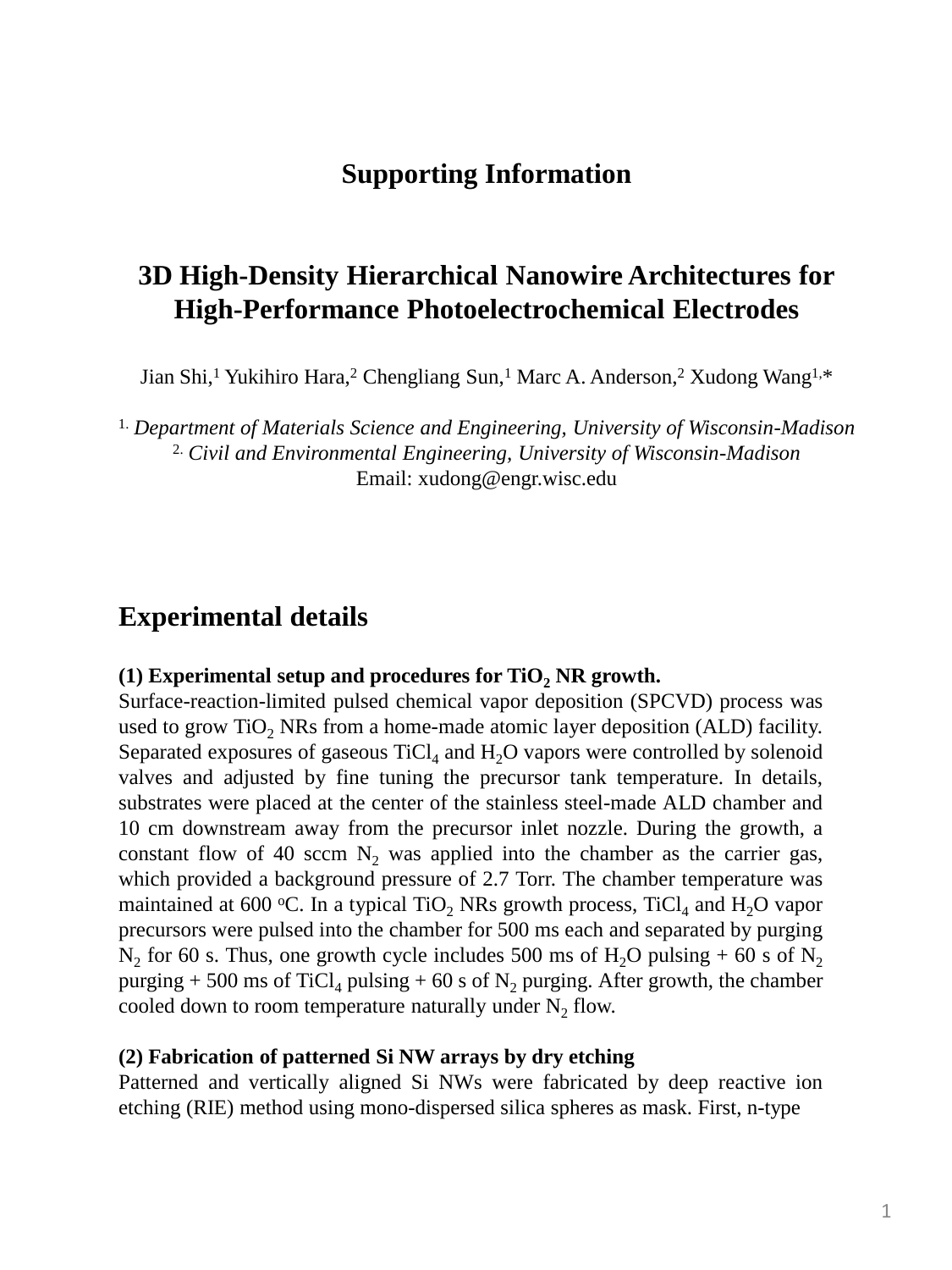Si (100) wafer (resistant =  $0.001 \sim 0.005$  Ωcm) was cleaned by acetone, ethanol and DI water and then dried by  $N_2$ . Second, a monolayer of silica spheres (498) nm,  $3 \times 10^8$  particles/mL, Fisher Scientific) was self-assembled on the Si wafer surface by rolling rod method.<sup>[1]</sup> This method provide a uniformly distributed  $SiO<sub>2</sub>$  sphere monolayer covering the entire Si wafer surface with closely-packed domain sizes ranging from ~20-100 μm. Third, Surface Technologies Systems (STS) silicon etching facility was applied with alternating etching (3.5 s pulse  $SF<sub>6</sub>$ ) and sidewall passivation (2.5 s pulse  $C<sub>4</sub>F<sub>8</sub>$ ) steps using a 13.56 MHz plasma to etch high-aspect ratio Si NWs. 30 minute etch led to 10 μm long NWs. Finally, the silica spheres left on top of Si NWs were washed away by immersing the sample in an HF solution for 5 minutes.

## **(3) Fabrication of Si NW arrays by wet etching**

Highly orientated Si NWs arrays were fabricated by the metal assisted electroless etching method. The same n-type Si wafer as those used in dry etching experiments was selected and cleaned following the same procedure. The etchant solution was a 40 mL mixture of  $0.02$  M AgNO<sub>3</sub> and 5 M HF. The Si wafer was then immersed in the etchant solution at room temperature for different periods of time. Typically, 30-minute etching yielded 1.5 μm long NWs; 7, and 20 hour etching yielded 10, and 20 μm long NWs, respectively. After etching, the substrates were cleaned by DI water and then immersed in  $HNO<sub>3</sub>$  to remove the Ag residual. Finally, the Si substrates were rinsed by DI water again and dried by  $N_2$  gas.

## **(4) TiO<sup>2</sup> Overcoating**

After the growth of  $TiO<sub>2</sub>$  NRs on either dry-etched Si NWs or wet-etched Si NWs, the substrates were immersed in 40 mL HF (1:50) for 10 minutes and then 40 mL HCl (10%) for 5 minutes to remove possible oxidized Si and contamination. Then the samples were loaded in the deposition chamber for  $TiO<sub>2</sub>$ ALD overcoating. The growth conditions were 500 ms  $H_2O$  pulsing  $+60$  s purging + 500 ms TiCl<sub>4</sub> pulsing + 60 s purging at 300 °C. Other deposition conditions were identical to SPCVD. After overcoating, the chamber was cooled down to room temperature naturally under  $N_2$  flow.

## **References:**

[1] S. Jeong, L. Hu, H. R. Lee, E. Garnett, J. W. Choi and Y. Cui, "Fast and Scalable Printing of Large Area Monolayer Nanoparticles for Nanotexturing Applications," *Nano Letters*, 10, 2989-2994(2010).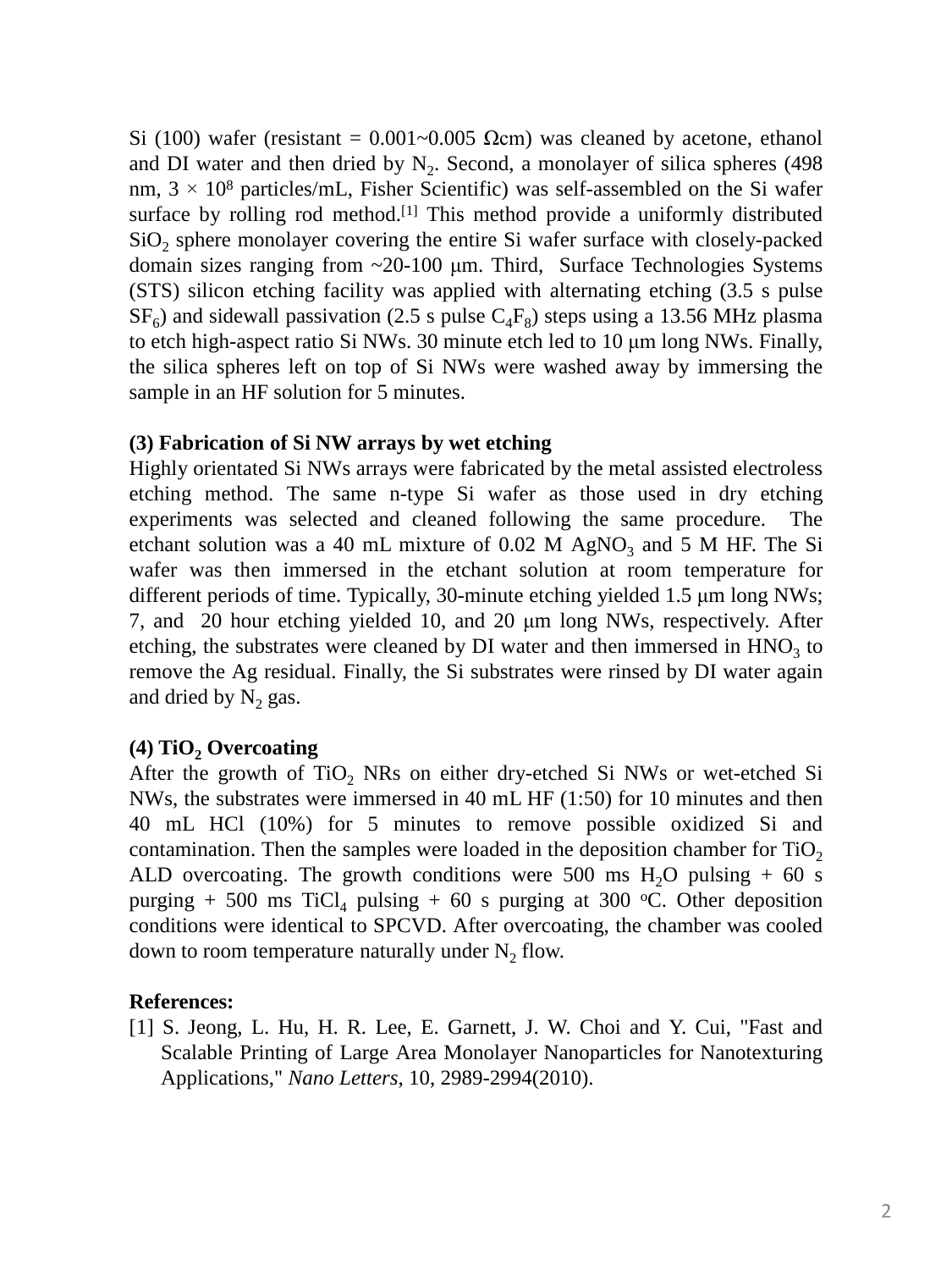

**Figure S1.** X-ray diffraction pattern (XRD) of as-grown TiO<sub>2</sub> NRs identifying the pure anatase phase.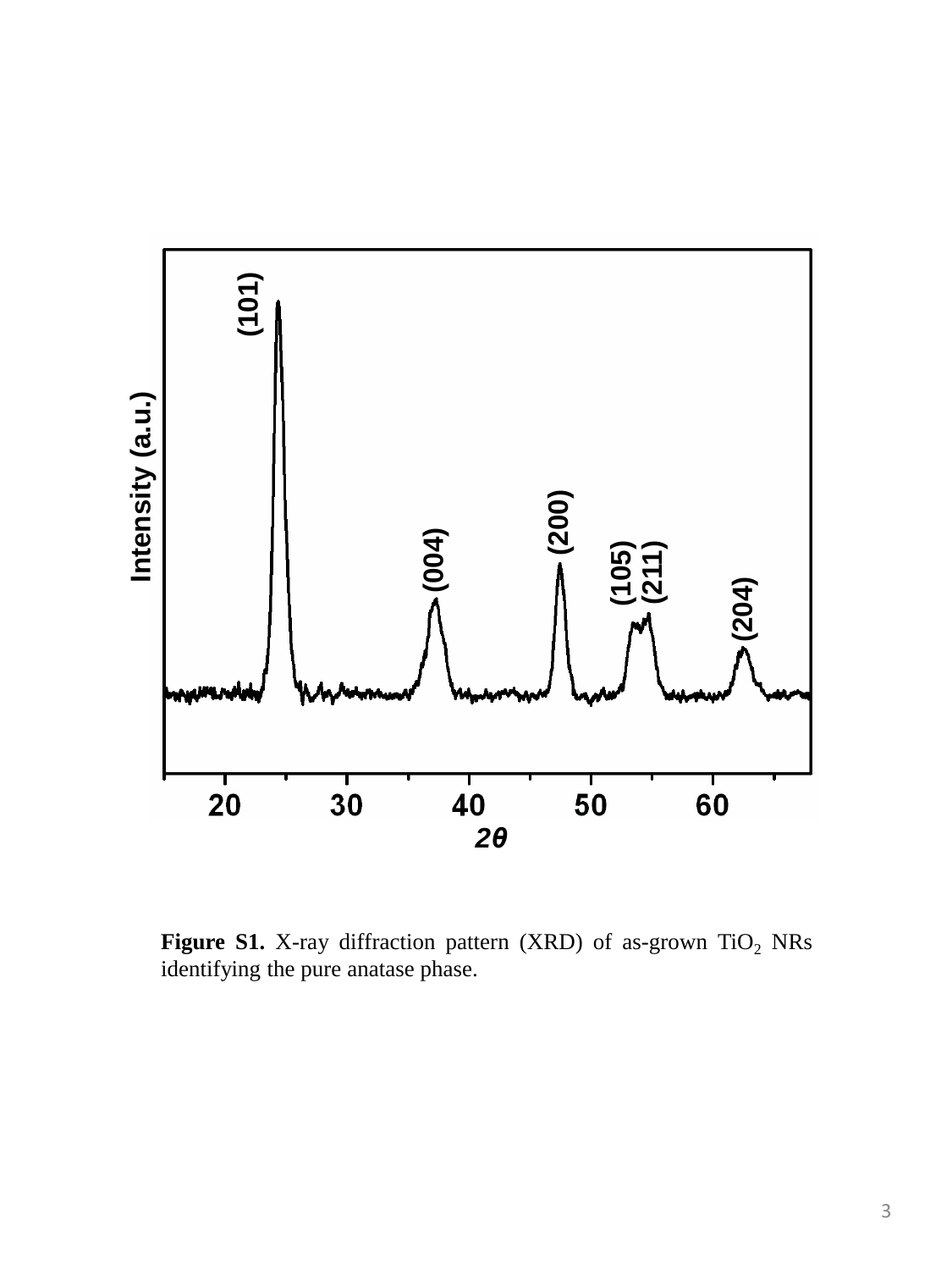

**Figure S2.** (a) TEM image of  $TiO<sub>2</sub>$  NRs grown on a big Si wire showing a dense and uniform coverage of  $TiO<sub>2</sub>$  NRs on Si surfaces. (b) Higher resolution TEM image of a single  $TiO<sub>2</sub> NR$ showing the uniform thickness and well faceted surfaces. Inset is the corresponding selective area diffraction pattern confirms the anatase phase.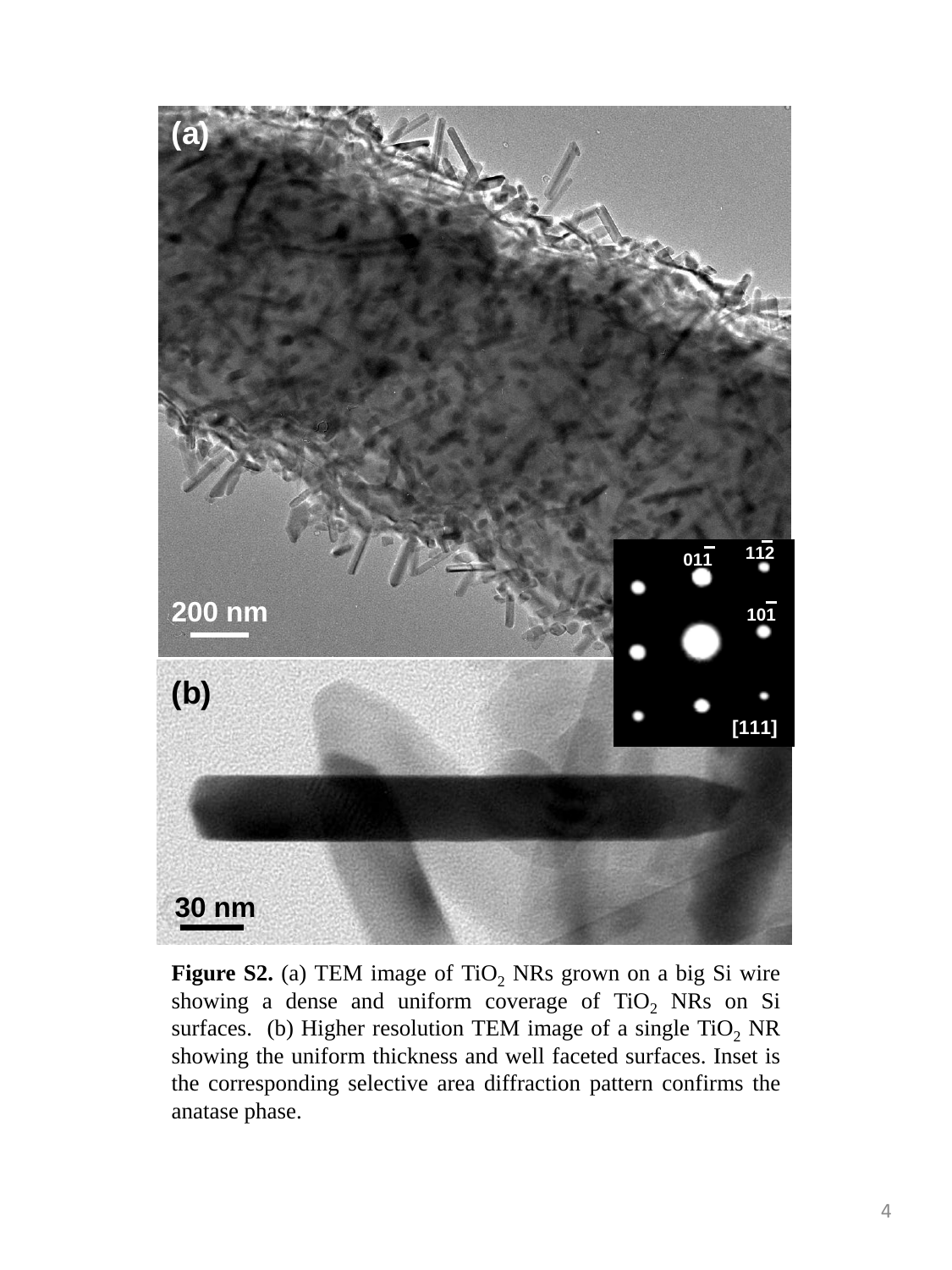

**Figure S3. (a)** An SEM image of as-fabricated Si NWs by metal assisted electroless wet etching method. With a length of  $\sim$ 20  $\mu$ m, all the Si NWs were straight and perpendicular to the substrate surface. The top 2-3 μm were bundled together. **(b)** A magnified SEM image of the root region showing a wide size variation of the NW thickness. In average, ~200-300 nm open spaces were left between Si NWs.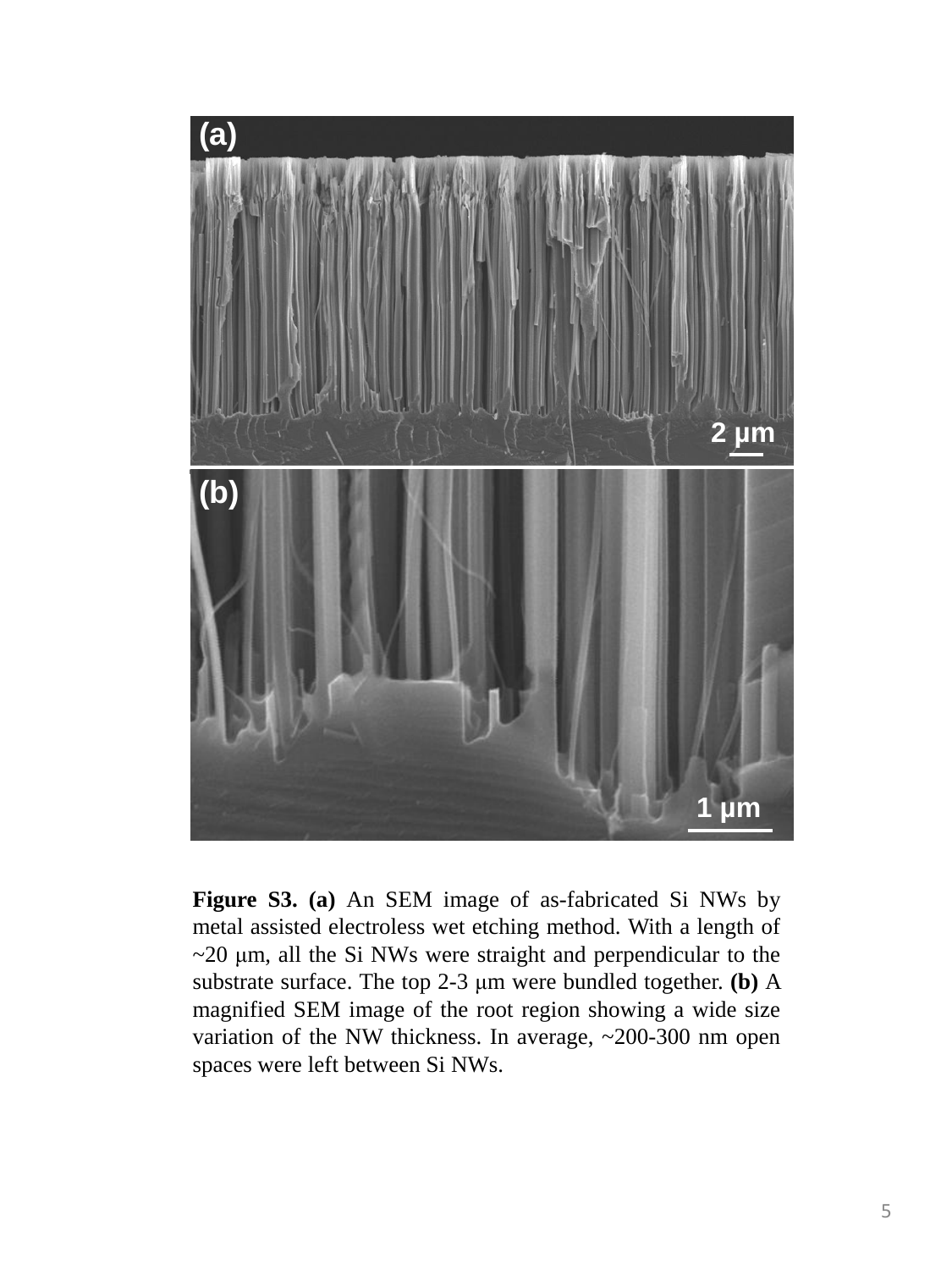

**Figure S4.** UV-Vis absorption spectrum of 600 cycles-TiO<sub>2</sub> NRs grown on alumina substrate.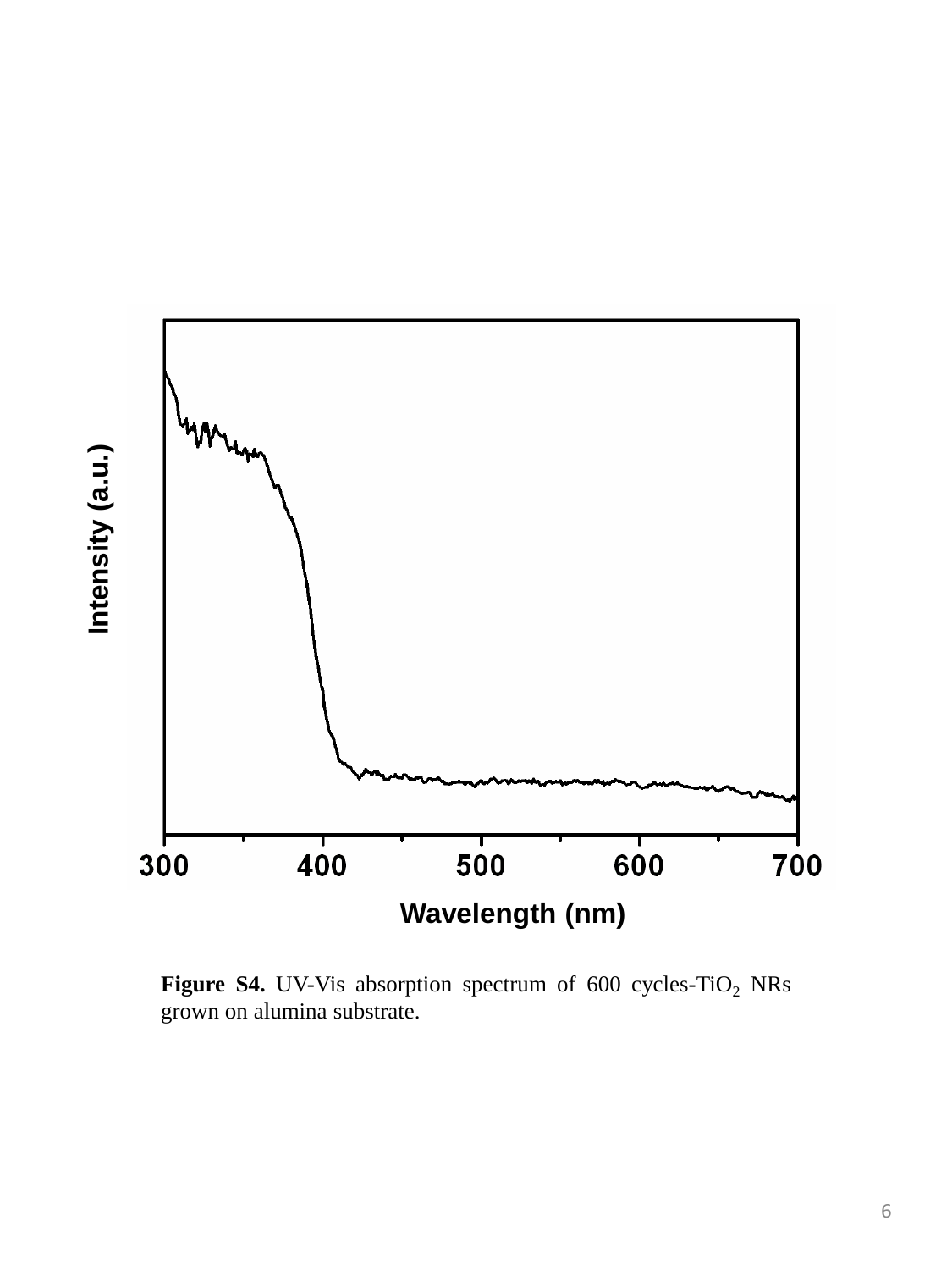

**Figure S5. (a)** SEM image  $TiO<sub>2</sub>$  film-coated Si NWs. The  $TiO<sub>2</sub>$  film was deposited by 375 cycles of ALD at 300 °C. All the Si NWs were covered uniformly. **(b)** Magnified image showing the polycrystalline feature of TiO<sub>2</sub> film and the grain size varied from  $\sim$ 10 to 50 nm.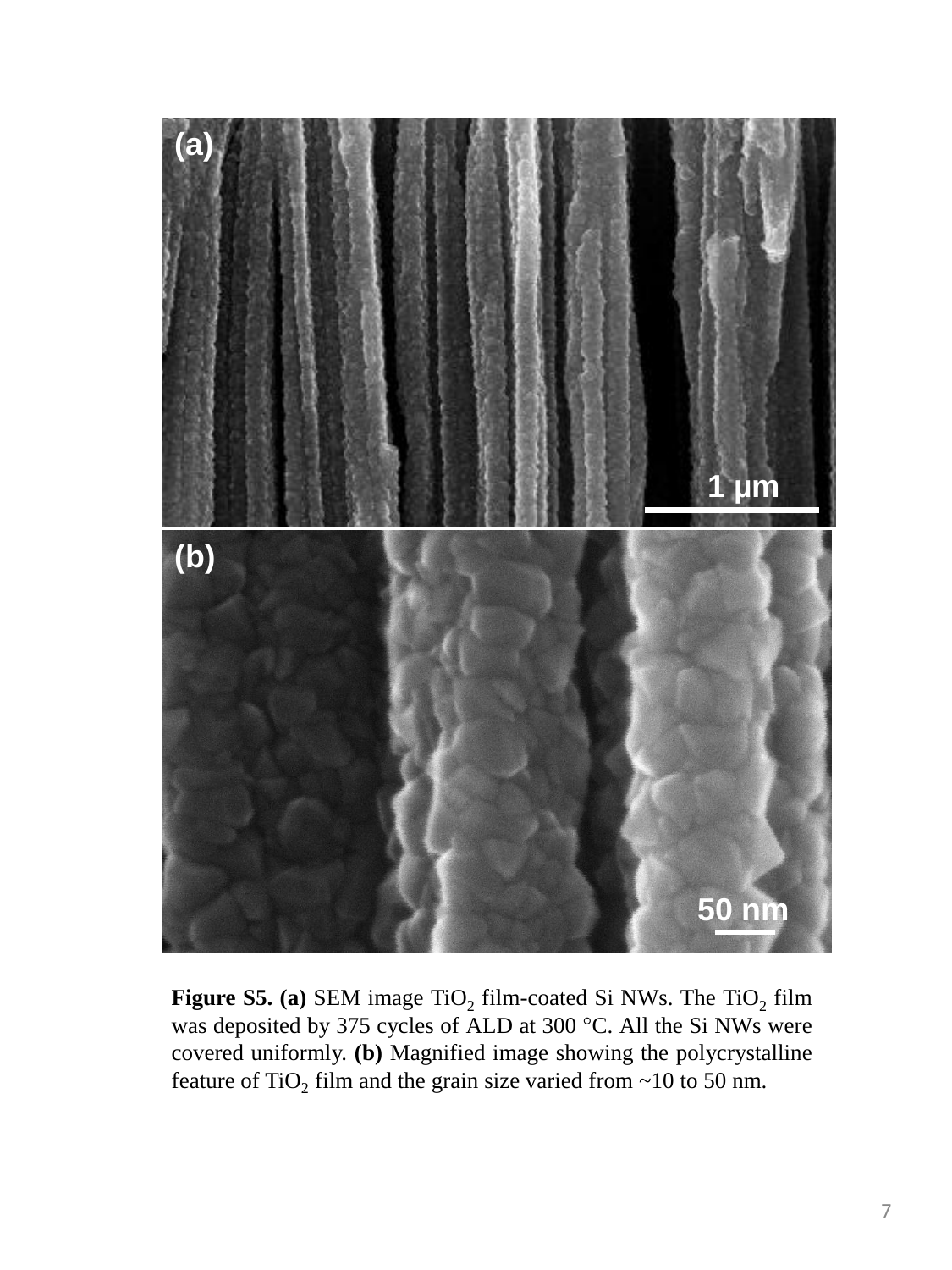

**Figure S6.** Schematic of PEC measurement system. A Solartron potentiostatn (SI 1287) system was used for *J-E* measurement. Prior to potentiodynamic testing, back side of a 3 cm  $\times$  1 cm sample was covered by epoxy to prevent the contact between Si surface and electrolyte. On the front side, half sample surface was scratched by razor to remove  $TiO<sub>2</sub>$  and the other half surface was partially covered by epoxy. The exposed sample region was usually a few millimeter square to a few tens of millimeter square. To test the sample, the scratched sample surface was connected to the measurement circuit. The epoxy covered region was immersed in the electrolyte with the exposed surface facing the incident light.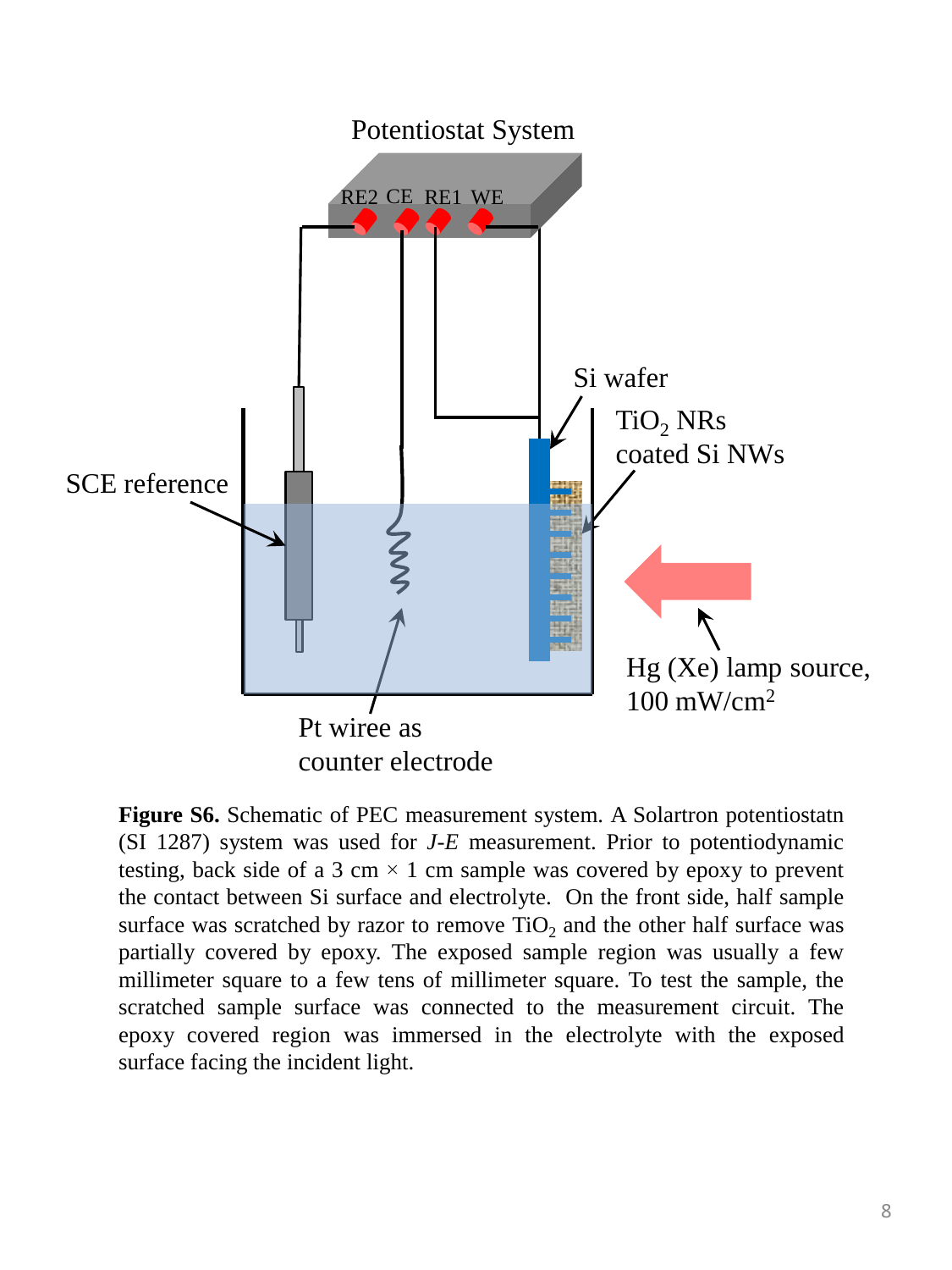

**Figure S7.** Incident photon to charge carrier efficiency (IPCE) measured on 10  $\mu$ m-long wet-etched Si NW arrays covered with TiO<sub>2</sub> NRs and 250-cycle overcoating. The measurement was conducted at a constant bias potential of -0.64 V vs. SCE. IPCE measured from other  $TiO<sub>2</sub>$  NR-Si NW configurations showed similar curves. All cut-off wavelengths were observed at ~420 nm, which was well aligned with the absorption peak (Fig. S4).

The peak of  $\sim 50\%$  near the absorption edge evidences the proposed charge transport scheme of the TiO<sub>2</sub>-Si heterojunction structure (Fig. 5a). When the electron energy is low (near the absorption edge), additional eh pairs in Si would be necessary for electron conduction through the anode. Thus, absorption of two photons may be required for the completion of one redox reaction. For high-energy electrons (generated by photons with shorter wavelength), the barrier between  $TiO<sub>2</sub>$  and Si becomes negligible and a nearly 100% IPCE could be obtained.